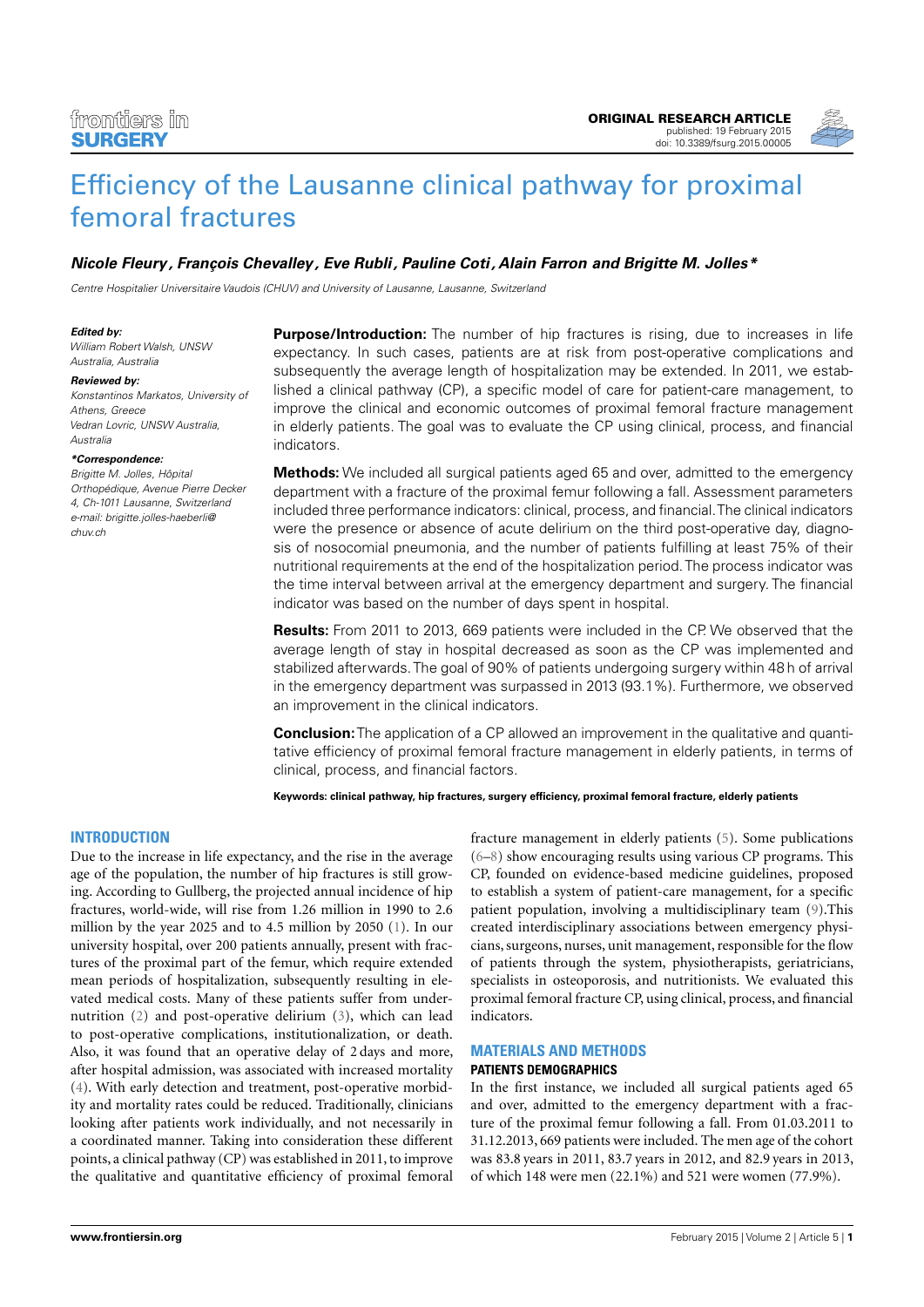# **INCLUSION AND EXCLUSION CRITERIA**

We excluded patients with periprosthetic fractures and pathological fractures and all polytrauma cases. Any patient that remained in the intensive care unit post-inclusion in the CP or was transferred to another unit for more than 2 days was excluded.

# **FLOWCHART**

Initially, anterior–posterior pelvic and axial view radiographs of the proximal femoral fractures were performed, and were followed, when necessary, by a CT scan. MRI was only used in cases without a definitive diagnosis (**[Figure 1](#page-1-0)**). Patients had a complete blood count, and TP, PTT,  $Na^+$ ,  $K^+$ , glycemia, creatinine, eGFR, CK, albumin, blood group, phosphorus, magnesium, and corrected calcium blood tests, followed by a geriatric consultation in order to detect, treat, or prevent delirium incidences, where necessary. A second geriatric consultation, intended to identify and prevent various accident risk factors, was organized, to assess cognitive impairment, review medication in particular psychotropic drugs, advise on the use of walking aids, and make recommendations for the general practitioner.

The patient was transferred directly to the operating room or to the orthopedic unit pending an intervention. After surgery, each patient was monitored daily, to identify, treat, and prevent any incidences of delirium. Nutritional risk assessments were performed using the NRS-2002 method [\(10\)](#page-4-8) on the first postoperative day and repeated weekly. Patients with an NRS-2002  $\geq$ 4 were assessed by a nutritionist in order to define nutritional requirements, to treat malnutrition, and to prevent a potentially refeeding syndrome [\(2\)](#page-4-1).

Within 24–48 h after surgery, patients had a bedside osteoporosis consultation, in order to identify cases of osteoporotic disease and develop appropriate treatments.

During hospitalization, depending on the functional, medical, and social statuses of each patient, the appropriate destination after acute care was assessed by the interdisciplinary team. Patients could be directed to a rehabilitation center, their own homes, or a nursing home following a few days of acute rehabilitation.

# **INDICATORS**

In terms of assessment parameters, the first *clinical indicator* chosen was a positive delirium diagnosis on the third post-operative day (yes/no) based on the confusion assessment method score (CAM) [\(11\)](#page-4-9). The presence of a nosocomial pneumonia (yes/no), the second clinical indicator, was defined by a positive AP chest radiograph or CT and antibiotherapy. The third clinical indicator was the rate of patients fulfilling at least 75% of their nutritional requirements at the end of the stay, which was calculated by monitoring food intake and oral nutritional supplement consumption. The *process indicator* chosen was the time interval between hospital admission and surgery (hours) and the *financial indicator* was based on the costs related to the number of days spent in hospital (days).

# **STATISTICAL ANALYSIS**

Parametric tests and non-parametric tests were used for comparison of length of stay (LOS) (Student, Wilcoxon, Trend tests). The chi-squared test was used for dichotomous variables. Descriptive analysis was completed when data were not available before the onset of the CP.

# **RESULTS**

# **PATIENTS**

From March to December 2011, 233 patients were considered suitable for initial inclusion in this CP. One hundred fifty-nine patients completed their entire hospital stay within the CP. The main reasons for exclusion were a transfer to another department where the CP was not implemented, death, conservative treatments, pathological fractures, and cases where the time interval between emergency admission and surgery exceeded 72 h (details in **[Table 1](#page-2-0)**). In 2011, the rate of exclusion was 31.7%. In view of these figures, it was decided to open the CP across more units (01.05.2012) and to include cases with hospital admission to surgery time intervals of more than 72 h. The exclusion rate dropped to 17.4% in 2012. In 2012, 310 patients were initially included in this CP after emergency unit admission, 256 of whom remained in the CP for their entire hospital stay. In 2013, we definitively included 254 patients

<span id="page-1-0"></span>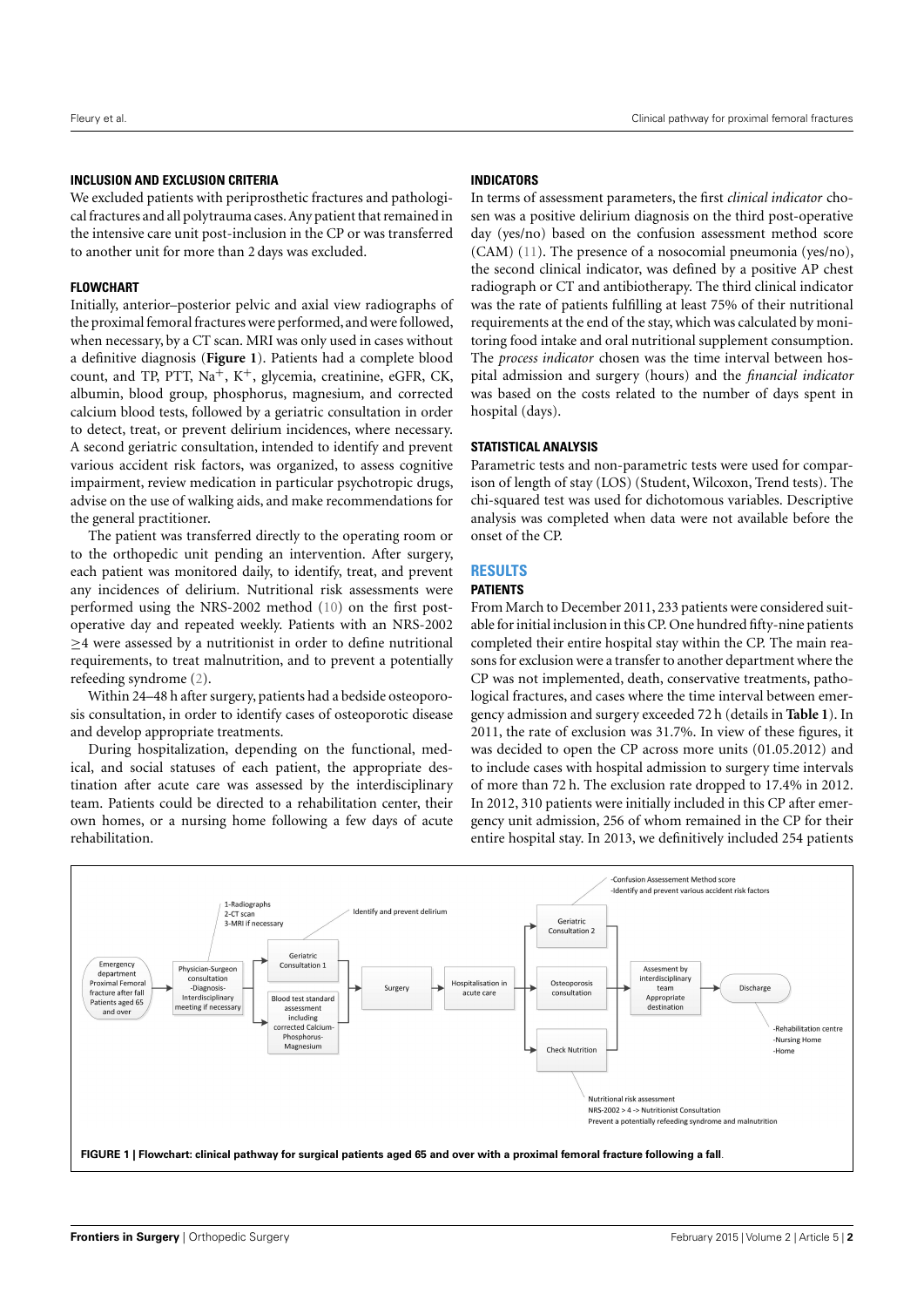#### <span id="page-2-0"></span>**Table 1 | Exclusion criteria analysis**.

| Criteria                          | 2011                      | 2012  | 2013    |
|-----------------------------------|---------------------------|-------|---------|
|                                   | <b>Number of patients</b> |       |         |
| Transfer to another unit          | 53                        | 21    | 7       |
| Deceased                          | 6                         | 9     | 13      |
| Treated without surgery           | 5                         | 6     | 3       |
| Intensive care                    | 4                         |       | 0       |
| Pathological fracture, amputation | З                         | 6     | 2       |
| Operated within 72h               | З                         | З     | 0       |
| Subtrochanteric fracture          |                           | 1     | 2       |
| Fracture without fall             |                           |       |         |
| Attribution error                 |                           | 1     |         |
| Total                             | 74                        | 54    | 28      |
| Percentage                        | 31.7%                     | 17.4% | $9.9\%$ |

in this CP with a lower exclusion rate of 9.9%. From 01.03.11 to 31.12.13, the application of these criteria yielded an ultimate total of 669 patients who had followed this CP.

## **CLINICAL INDICATORS**

The first clinical indicator was the prevalence of delirium on the third post-operative day (D3). In 2012, 83.6% of patients were evaluated, 16.3% of whom were found to have a positive CAM at D3. In 2013, 56% of patients were evaluated at D3 and 12.7% of these patients had delirium. The second clinical indicator, the rate of occurrence of pneumonia remained stable at 3.14 and 3.12% for the first 2 years and then decreased to 2.75% in 2013.The third clinical indicator, the proportion of patients fulfilling at least 75% of their nutritional needs at the end of the hospitalization period, increased from 37 to 60% between 2011 and 2013.

# **PROCESS INDICATORS**

In terms of the time interval between emergency admission and surgery, the goal of the CP was to ensure that at least 90% of patients underwent surgery within 48 h. At the end of 2011, 88.8% of patients were treated within 48 h (**[Figure 2](#page-2-1)**). In 2012, this figure dropped to 85.5%, due, in part, to the inclusion of patients who had an extended pre-operative period of longer than 72 h. However, if we excluded the patients who waited for medical reasons (cardiac or neurologic investigations, etc.), and therefore non-structural reasons (evaluated in 12 patients), this rate was then better than 2011, with a value of 89.75%. In 2013, with the same approach, 93.1% of patients underwent surgery within 48 h and 62.6% within 24 h (**[Figure 3](#page-2-2)**).

## **FINANCIAL INDICATORS**

The financial indicator chosen was the average LOS in hospital. As shown in **[Figure 4](#page-3-0)**, fractures of the proximal femur, without major complications, accounted for 16 days in 2010 before the introduction of the CP. After initiation of the CP, this figure dropped to 11 days and remained constant thereafter (*p* Student <0.001, *p* Wilcoxon <0.001, *p* Trend test <0.001) (**[Figure 4](#page-3-0)**).

We noted that in 2012, 52% of the patients went to a rehabilitation center at the end of their stay in acute care hospital, 32%



<span id="page-2-1"></span>

<span id="page-2-2"></span>to a nursing home, and <10% went directly home. In 2013, these figures were 55.1, 26.8, and 10.2%, respectively. In 2013, 35.4% of these patients were transferred to their previous living place. We observed an increase of patients going back home with a trend test almost significant ( $p = 0.57$ ) and a chi-squared test that is statistically significant between 2010 and 2012 ( $p = 0.002$ ).

## **DISCUSSION**

With this femoral fracture CP, we targeted a model of care, which focused on the patients' needs, through a multidisciplinary approach. The aim was to combine a better quality of care for the patient, with a reduction in hospitalization costs. This CP was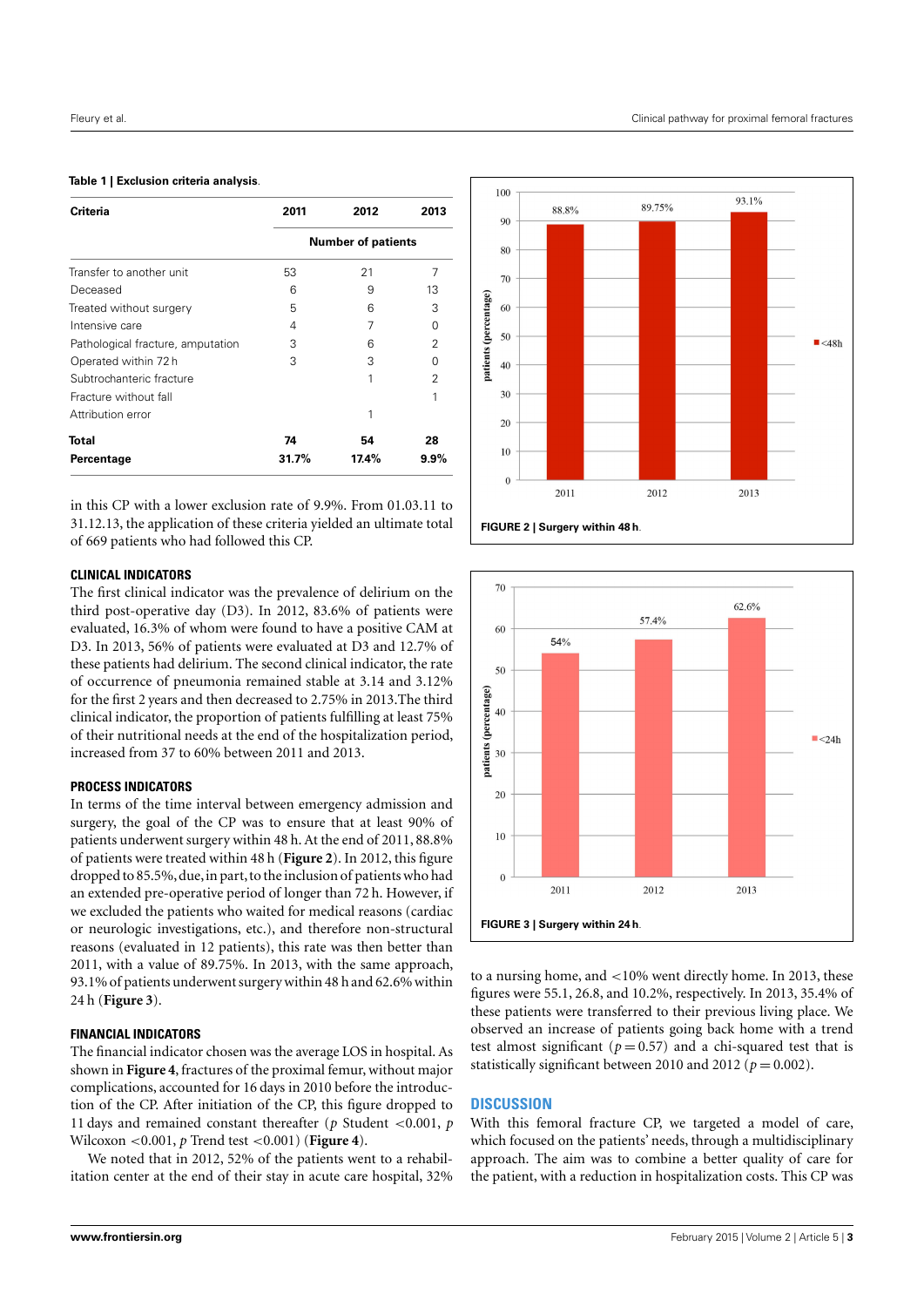

<span id="page-3-0"></span>made possible with the concerted efforts of emergency physicians, orthopedic surgeons, nurses, unit management, responsible for the flow of patients through the system, physiotherapists, geriatricians, specialists in osteoporosis, and nutritionists. The osteoporosis specific treatment, which is given after the fracture for these patients, was not evaluated here as it is part of another CP (osteoporosis CP). After 3 years, we noted significant improvements in terms of the number of patients included in the CP (almost 90%).

Concerning the first clinical indicator, the prevalence of delirium, evaluations showed a decrease in the rate of positive delirium diagnosis in 2 years. This emphasized the importance of sharing knowledge between geriatricians and other medical personnel. This was particularly important in terms of necessity of frequent CAM assessments: this allowed to identify, treat, and prevent incidences of delirium. Within this program, in 3 years, we noted a clinically significant improvement in the rates of positive delirium detection by the nursing staff. However, this did not negate the essential role of geriatricians in the pre-operative and postoperative care of these patients [\(12\)](#page-4-10). As a comparison in Brisbane [\(13\)](#page-4-11), 54% of the patients with hip fractures experienced postoperative delirium. A rate of 12.7% was observed here after the implementation of the CP.

The meta-analysis of CPs for hip fracture cases of Neuman [\(8\)](#page-4-6) found no significant differences in the proportion of postoperative pneumonia diagnoses, between pathway patients who underwent surgery within 36 h of hospital admission, and those receiving usual care. In our hospital, no statistical difference in this rate after 3 years of the CP was also found. However, early surgery, within 48 h of hospitalization, should reduce the risk of pneumonia among patients according to the systematic review and meta-analysis of Simunovic [\(14\)](#page-4-12).

One of the goals of the CP was to have 100% of patients fulfilling at least 75% of their nutritional needs at the end of hospitalization. Three years after CP implementation the results had improved but, it still remains a weak point of this program. Indeed, two main barriers were observed. The first was missing or incomplete data on caloric intake. Subsequently, joint efforts by the Clinical Nutrition Team and the Orthopedic unit sought to increase the number of regular assessments. The second barrier was the loss of patients

appetite and the difficulty of increasing food intake at mealtimes, despite support from the medical team. A strategy to encourage the consumption of snacks between meals has been proposed to overcome this issue. Though, this will require re-organization of the nursing day care. A recent study has shown that patients with higher caloric intake have lower complication rates and a shorter hospital stay on average [\(15\)](#page-4-13).

An important clinical improvement after the implementation of the CP was the increase in the number of patients undergoing surgery within 48 h of admission. This rate was 88.8% after the first year of CP in 2011 and had increased to 93.1% by 2013. Particular efforts by surgeons to reduce the pre-operative period contributed massively to these excellent results. In comparison, the United Kingdom National Hip Fracture Database (UKD) [\(7\)](#page-4-14) reported that the percentage of patients, with complete data, treated within 48 h of admission and within normal working hours had risen from 80% in 2010 to 87% in 2011, 83% in 2012, and 86% in 2013 (all patients who were medically unfit on admission were excluded). Similar results were found in 2009 in Hong-Kong, with 68% of the patients with hip fractures who underwent surgery within 48 h of hospital admission; in the hospital where a CP had been implemented since 2007, this rate was 86% [\(16\)](#page-4-15).

The average LOS in our hospital for proximal femur fracture patients, without major complications, decreased from 16 days in 2010 to 11 days in 2012 and 2013. In UK [\(7\)](#page-4-14), the national reports showed a mean length of acute stay of 16.4 days in 2011 and 15.7 days in 2013, which compare favorably with the average of 19.7 days observed in 2010. Another experience in Hong-Kong [\(16\)](#page-4-15) showed that, after CP implementation the LOS in acute hospital reduced from 12.07 days in 2006 to 8.27 days in 2007, 7.67 days in 2008, and 6.66 days in 2009. However, some units provide both acute and rehabilitation services while other units favor quick discharge. Therefore, though we observed a decrease in the LOS in each hospital, which had a CP in operation, the LOS itself was dependent of individual hospital policy.

Finally, the communication between numerous clinicians has increased and is now perpetuated through regular CP review meetings. The successful deployment of a CP demanded concerted action and effective cooperation between different health professionals. We deem it essential that, as we did from initiation, a project manager is in place to ensure adequate data collection, provide training for the various care teams and oversee meeting coordination and communication between various disciplines. This is to safeguard the efficiency of the CP, and reassess aspects of the CP, with all partners, if required. Where necessary, responsibilities may also extend to the issuing of warnings when deficiencies in the process are identified. According to the Hong-Kong CP study also, an orthopedic nurse was engaged as project manager, and was responsible for data collection and auditing, and was considered to be a key element in the successful execution of the scheme [\(16\)](#page-4-15).

# **CONCLUSION**

Implementation of a CP for proximal femoral fractures had a positive impact. This CP facilitated an improvement in the qualitative and quantitative efficiency of proximal femoral fracture management in elderly patients particularly in terms of clinical, process, and financial factors. These good results should allow